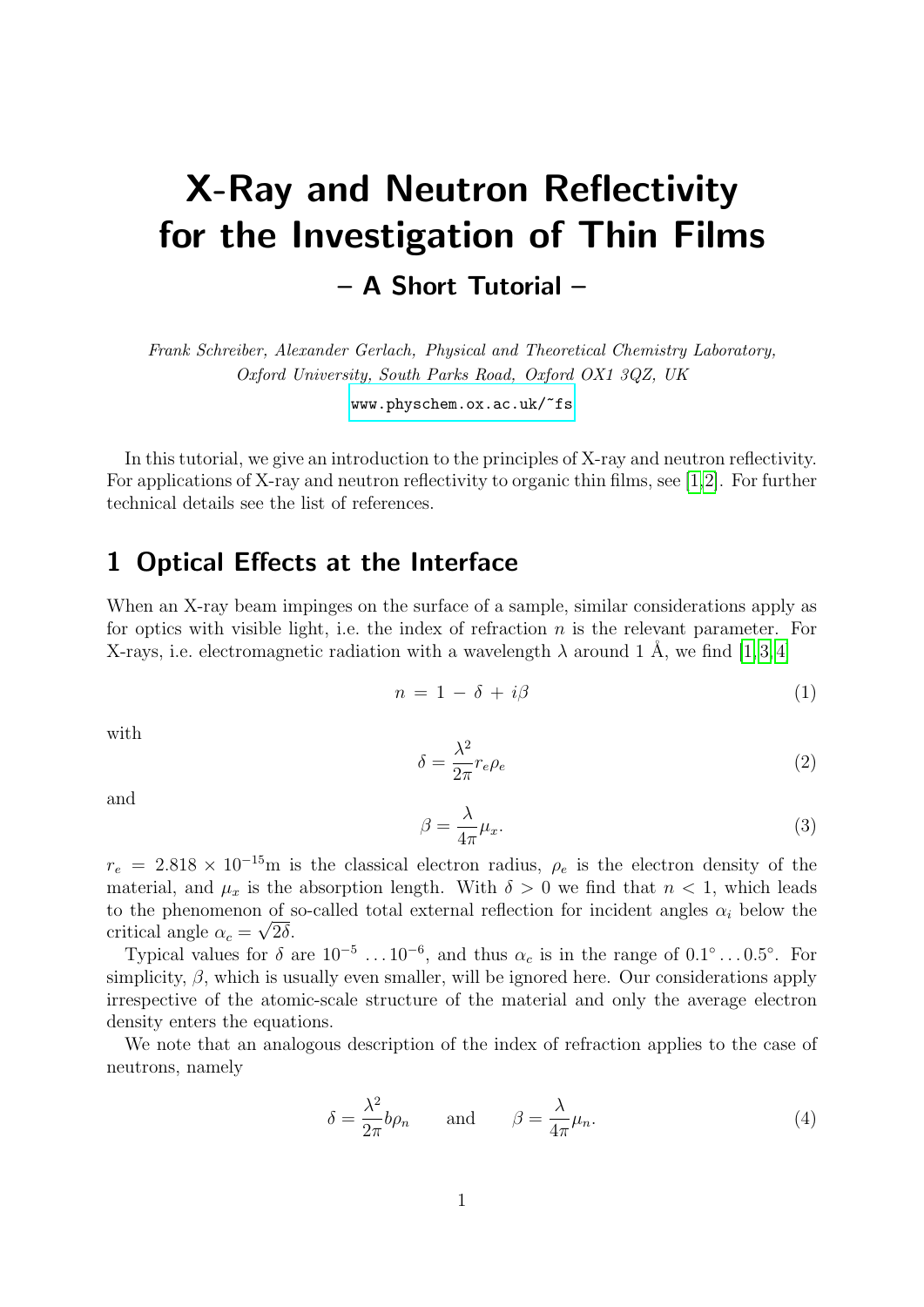Generally, the order of magnitude for  $\delta$  and  $\beta$  is similar to the X-ray case. However, since the scattering length b of the nuclei varies non-monotonously across the periodic table, as opposed to the case of X-rays, the contrast between two given elements is different for Xrays and for neutrons. Thus, X-ray and neutron reflectivity can be used in a complementary fashion. Moreover, for neutrons a contrast even between different isotopes of one and the same chemical element can be obtained. The most famous example is the large difference in b between  ${}^{1}H$  and  ${}^{2}D$ , i.e. hydrogen with protons or deuterons as nuclei. Since hydrogen is ubiquitous in organic matter, deuteration is a frequently applied method to obtain contrast between different organic materials, which for X-rays, i.e. in terms of their electron densities, have very little or no contrast [\[5\]](#page-8-1).

# 2 Reflectivity

We discuss the reflectivity for various experimental situations and how it is analyzed. With the exception of Sec. [2.4,](#page-4-0) we are only concerned with the specular part, i.e. the incident angle  $\alpha_i$  and exit angle  $\alpha_f$  are equal. In this case the momentum transfer  $\vec{Q} = \vec{k}_f - \vec{k}_i$  is along the surface normal, which is chosen to be the z coordinate  $(\vec{Q} = Q_z \vec{e}_z)$ . For a given wavelength  $\lambda$  momentum transfer is derived to be





**Figure 1:** Geometry for specular reflectivity. The initial and the final wave vector  $\vec{k}_i$  and  $\vec{k}_f$ define the scattering plane.

#### 2.1 Ideal Surface: FRESNEL-Reflectivity

The complex reflection coefficient of the electrical field for an ideal, sharp interface as first calculated by Fresnel writes [\[1\]](#page-7-0)

$$
r = \frac{k_z - k'_z}{k_z + k'_z}.\tag{6}
$$

The reflected intensity is then  $R_F = |r|^2$ .  $k_z$  and  $k'_z$  are the vertical component of, respectively, the incident and transmitted wave.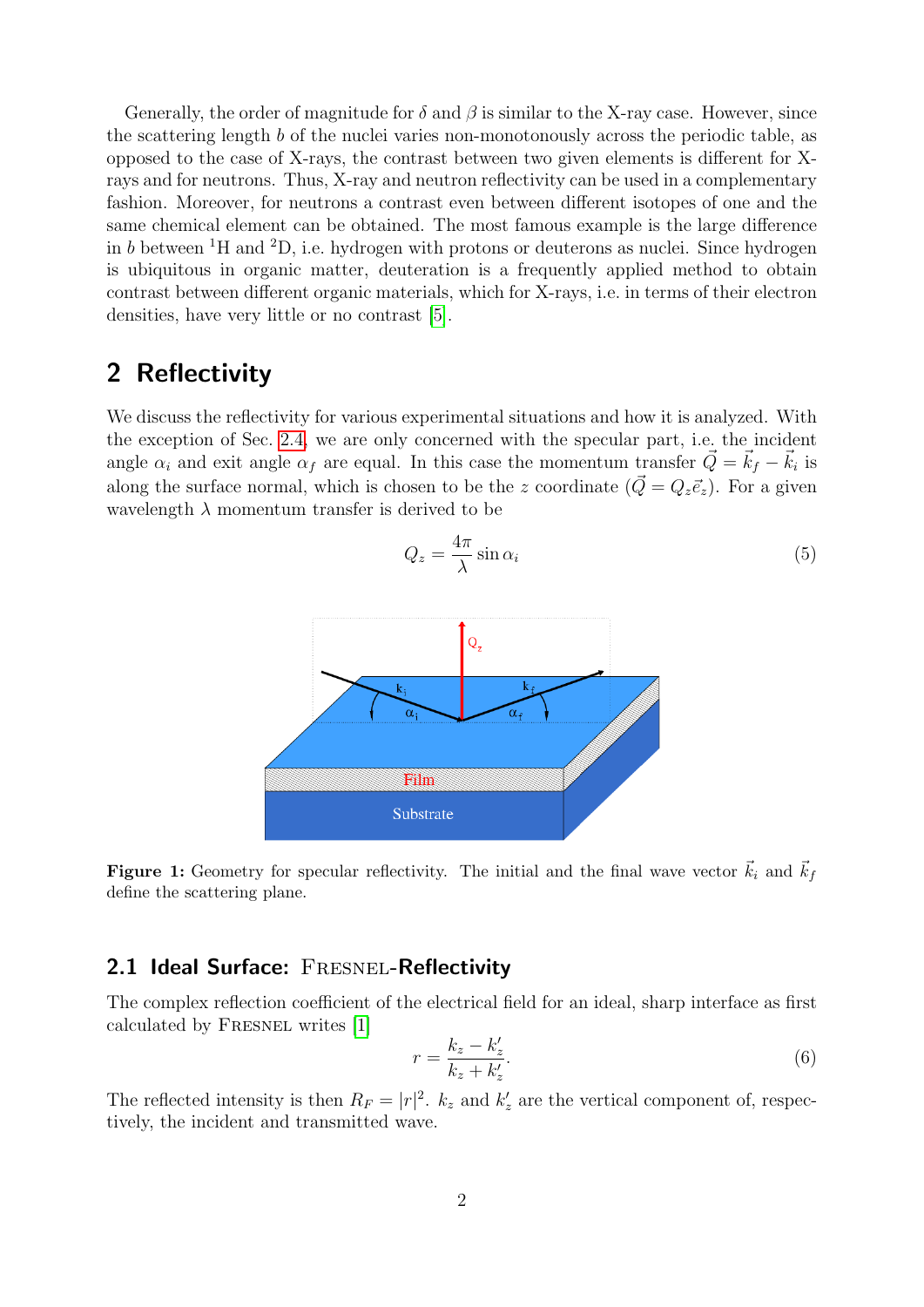Close to the critical angle  $k'_z$  is strongly affected by refraction effects. We find

$$
k'_z = k\sqrt{\alpha_i - \alpha_c} \tag{7}
$$

which means that for  $\alpha_i < \alpha_c$  it is purely imaginary

$$
k'_z = ik\sqrt{\alpha_c - \alpha_i}.\tag{8}
$$



Figure 2: Specular FRESNEL-reflectivity from SiO<sub>2</sub> surface with different roughness according to equation [\(9\)](#page-2-0).

Above the critical angle, where  $k'_z$  is not very different from  $k_z$ , the reflected intensity falls off rapidly  $(R_F \propto 1/\alpha_i^4)$ . Uncorrelated surface roughness  $\sigma$  may be included by

<span id="page-2-0"></span>
$$
r_{rough} = r_{ideal} e^{-2k_z k_z' \sigma^2}.
$$
\n(9)

A classical example is the reflectivity from the surface of water, for which deviations from  $R_F(\alpha_i)$  can be traced to thermally excited capillary waves, which always lead to a finite roughness [\[6\]](#page-8-2).

#### 2.2 Multiple Interfaces: PARRATT-Formalism

If the sample has more than one interface (e.g., like a film on a substrate), the scattering from all interfaces has to be taken into account. PARRATT developed a recursion formal-ism [\[7\]](#page-8-3), which relates the reflected and transmitted amplitude,  $R_j$  and  $T_j$ , respectively, via [\[1\]](#page-7-0)

$$
X_j = \frac{R_j}{T_j} = e^{-2ik_{z,j}z_j} \frac{r_{j,j+1} + X_{j+1}e^{2ik_{z,j}z_j}}{1 + r_{j,j+1}X_{j+1}e^{2ik_{z,j}z_j}},\tag{10}
$$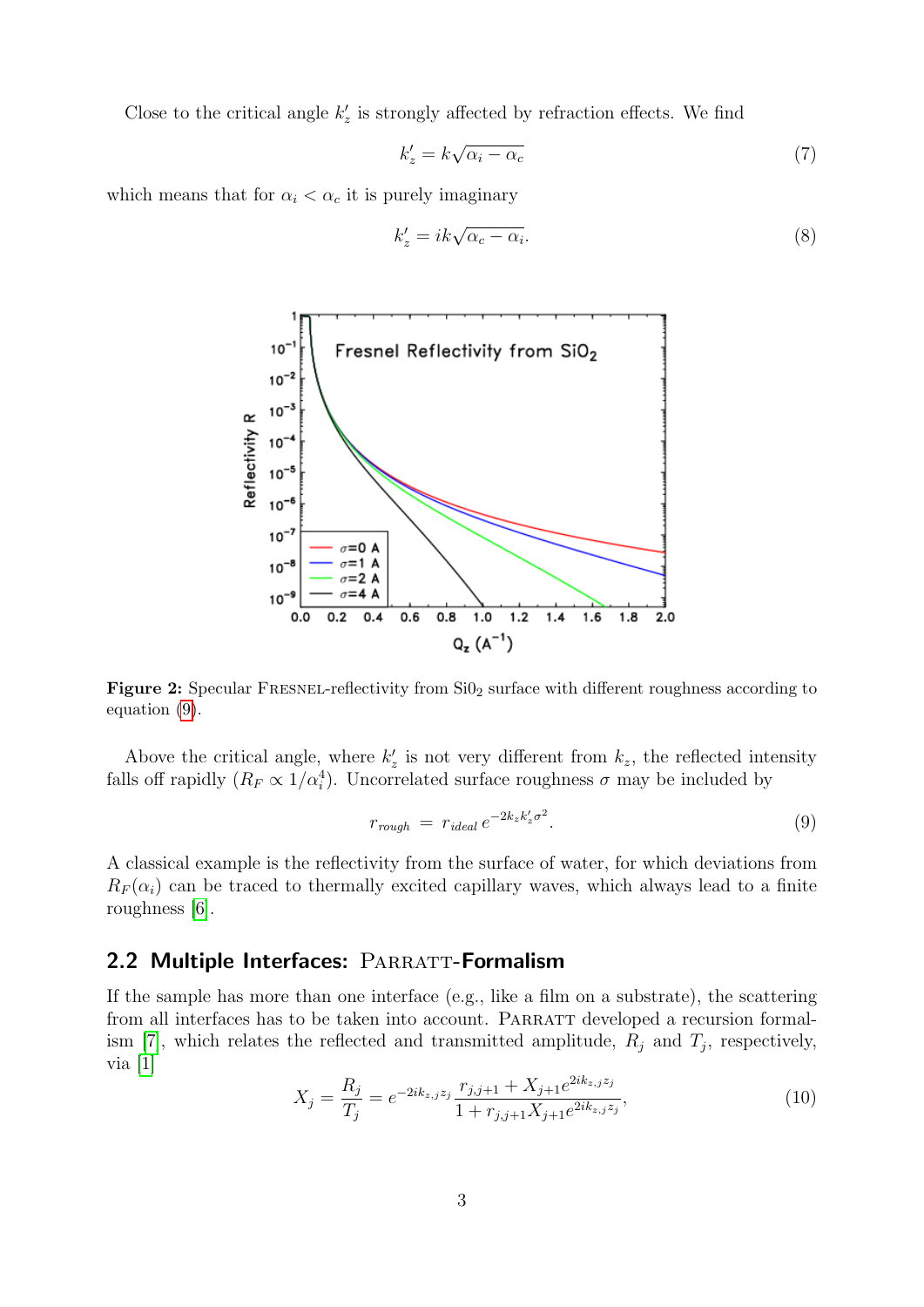

Figure 3: Reflectivity from different films on Silicon according to PARRATTS algorithm. The Kiessig-fringes depend on the different parameters.

where

$$
r_{j,j+1} = \frac{k_{z,j} - k_{z,j+1}}{k_{z,j} + k_{z,j+1}}
$$
\n(11)

is the FRESNEL coefficient of interface j. The recursion is solved using  $T_1 = 1$  (incident wave normalized to unity) and  $R_{N+1} = 0$  (no reflection from the substrate, i.e., from below the substrate surface).

Due to the interference of waves, which are reflected from different interfaces within a system, intensity oscillations in the reflecticity can be observed. The periodicity in  $Q<sub>z</sub>$  of these so-called KIESSIG-fringes can be related to the thickness d of the film via  $2\pi/d$ . Roughness of the interfaces can be taken into account in the same fashion as above, i.e. by including a term  $e^{-2k_{z,j}k_{z,j+1}\sigma_{j,j+1}^2}$  in the FRESNEL coefficients, provided that the roughnesses are small compared to thicknesses of the layers involved. We should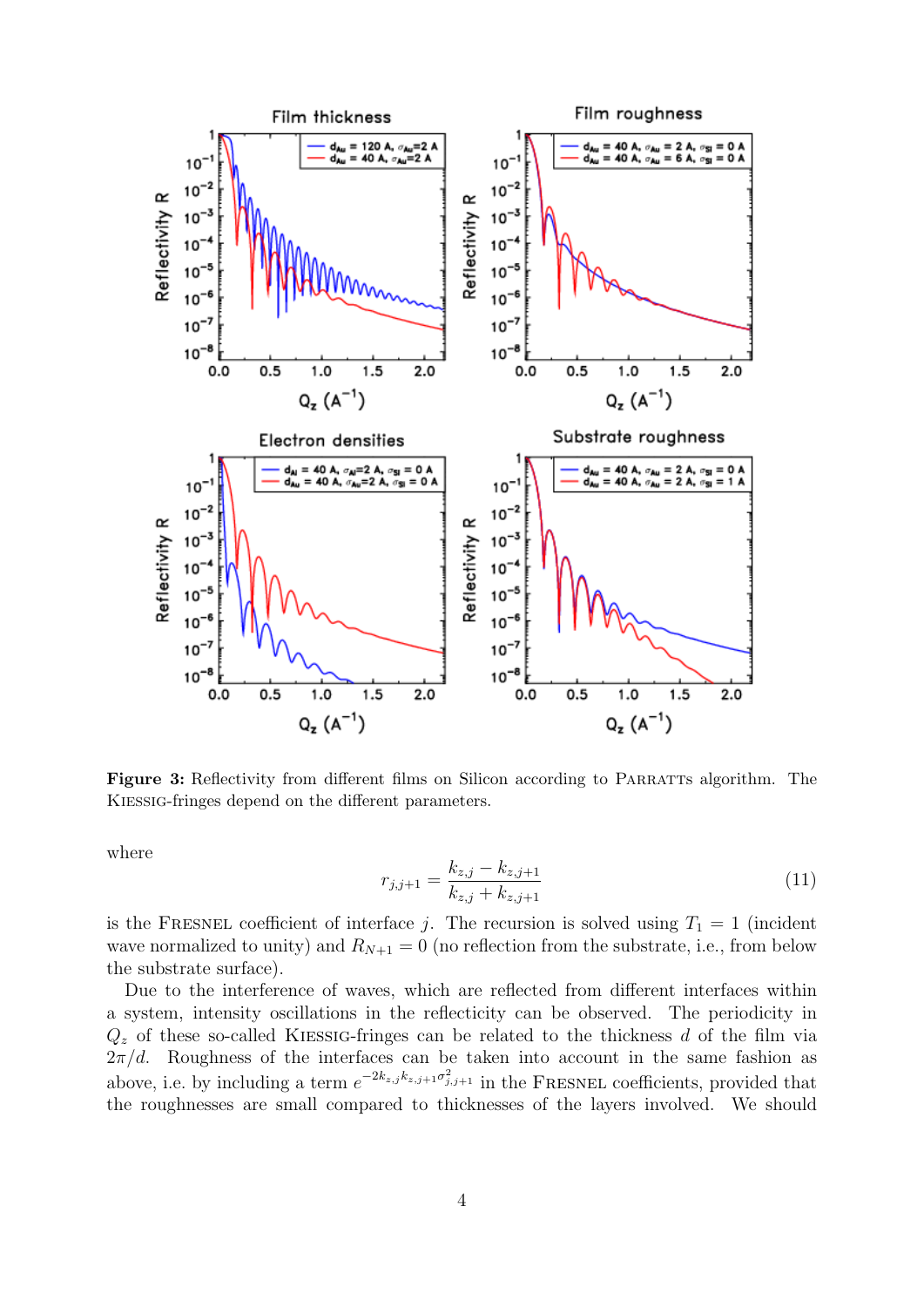note that the PARRATT formalism takes into account multiple scattering effects, i.e. it is "dynamical".

#### 2.3 The Master-Formula

For  $\alpha_i \gg \alpha_c$ , using kinematical approximation, the reflectivity of an arbitrary electron density profile  $\rho_e(z)$  can be described by the so-called "Master-Formula"

$$
R(Q_z) = R_F \left| \frac{1}{\rho_e(z \to \infty)} \int \frac{d\rho_e}{dz} e^{iQ_z z} dz \right|^2.
$$
 (12)

While this formalism in general does not properly take into account the effects around the critical angle, it is fairly good for higher angles and has the important advantage of a closed-form equation. It is also very transparent in that it relates the scattering to spatial changes in the electron density, i.e. only points with non-zero  $d\rho/dz$  contribute to the Fourier transform.



Figure 4: Fit to experimental reflectivity data using the Master-Formula

An example of the structural and thermal analysis of organic light-emitting materials using this straight-forward formalism can be found in Ref. [\[8\]](#page-8-4). Another useful application of the master-formula is for graded interfaces [\[4\]](#page-8-0). For a systematic investigation of deviations of the "Master-formula" from the more elaborate PARRATT formalism and various other approximations, see Ref. [\[9\]](#page-8-5).

#### <span id="page-4-0"></span>2.4 Rough Surfaces: Diffuse Scattering

As shown above, interface roughness reduces the specularly reflected intensity. The missing intensity is scattered into other (non-specular) directions. Whereas the specular reflectivity is only sensitive to the structure projected to the surface normal, i.e. the electron density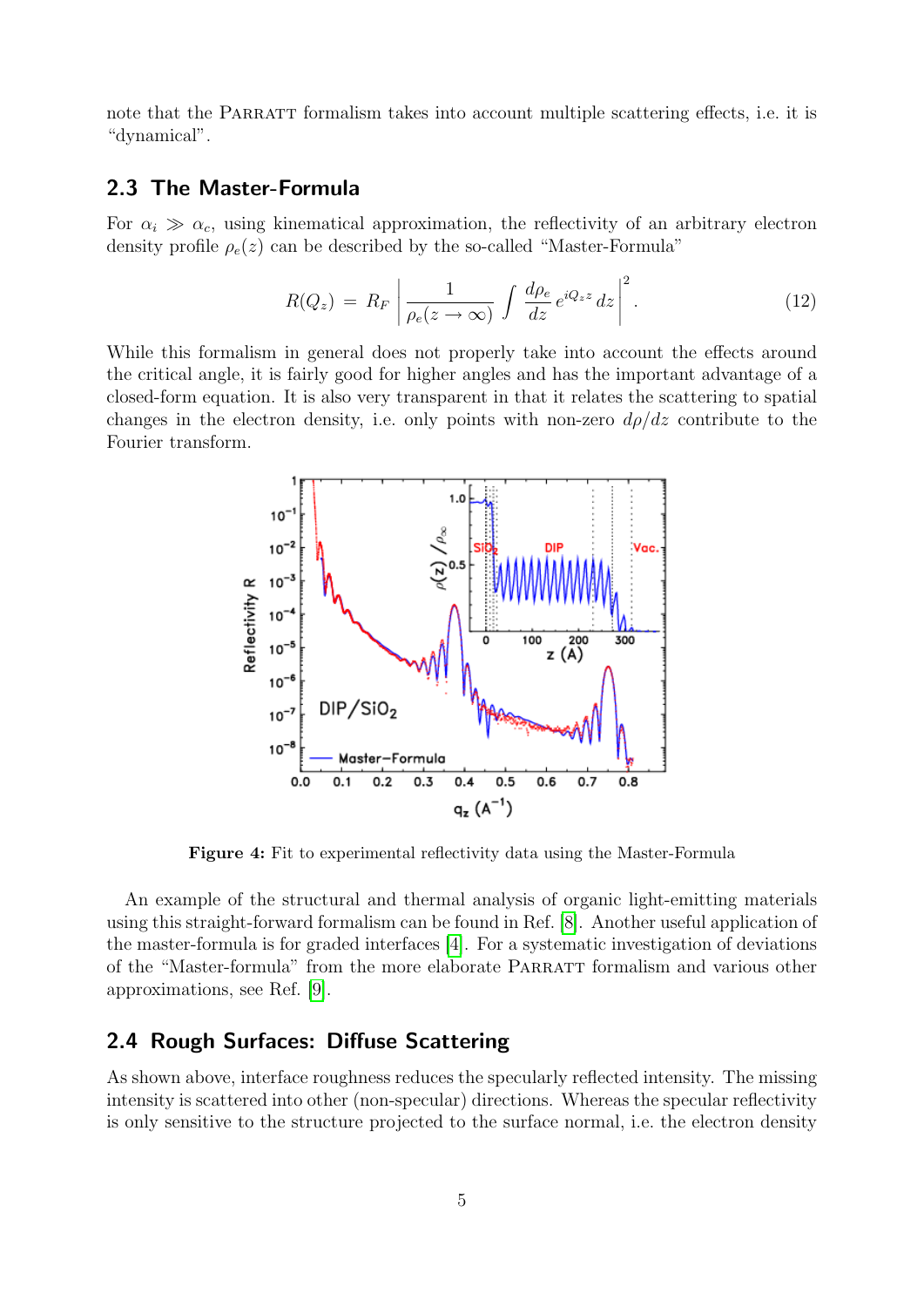profile  $\rho_e(z)$ , the non-specularly reflected (i.e. diffuse) intensity is sensitive to the in-plane correlations of the interface, since it has a non-zero component of the momentum transfer in the plane.



Figure 5: Geometry for non-specular reflectivity

For a statistically meaningful description of the surface, it is customary to introduce the height-difference function

$$
g(\vec{r}) = \langle [h(\vec{r}') - h(\vec{r}'')]^2 \rangle \tag{13}
$$

and the height-height correlation function

$$
C(\vec{r}) = \langle h(\vec{r}')h(\vec{r}'')\rangle \tag{14}
$$

which are related via

$$
g(r) = 2\sigma^2 - 2C(r). \tag{15}
$$

 $\vec{r} = \vec{r}' - \vec{r}''$  is a difference coordinate in the plane of the surface, which we assume to be isotropic.  $\langle \ldots \rangle$  denotes the average over the entire surface.  $C(r)$  can be parametrized in various ways. A very flexible form is

$$
C(r) = \sigma^2 e^{-(r/\xi)^{2H}} \tag{16}
$$

which yields for the limiting cases

$$
\lim_{r \to \infty} C(r) = 0 \quad \text{and} \quad \lim_{r \ll \xi} C(r) = \sigma^2 - \frac{1}{2} r^{2H}.
$$
 (17)

 $\xi$  is a typical length scale for the correlations in the plane, and H is the so-called Hurst parameter. For  $H \ll 1$  the surface is very "jagged", whereas for  $H \to 1$  it is varying more smoothly.

Sinha et al. have shown how to relate the lateral correlations to the diffuse scattering [\[10\]](#page-8-6). In the kinematical approximation, i.e. sufficiently far away from  $\alpha_c$ , it can be written as

$$
I_{\text{diffuse}} = \frac{\Delta \rho_e}{Q_z^2} e^{-Q_z^2 \sigma^2} \int \left[ e^{Q_z^2 C(r)} - 1 \right] e^{i \vec{Q}_{||} \cdot \vec{r}} d\vec{r}.
$$
 (18)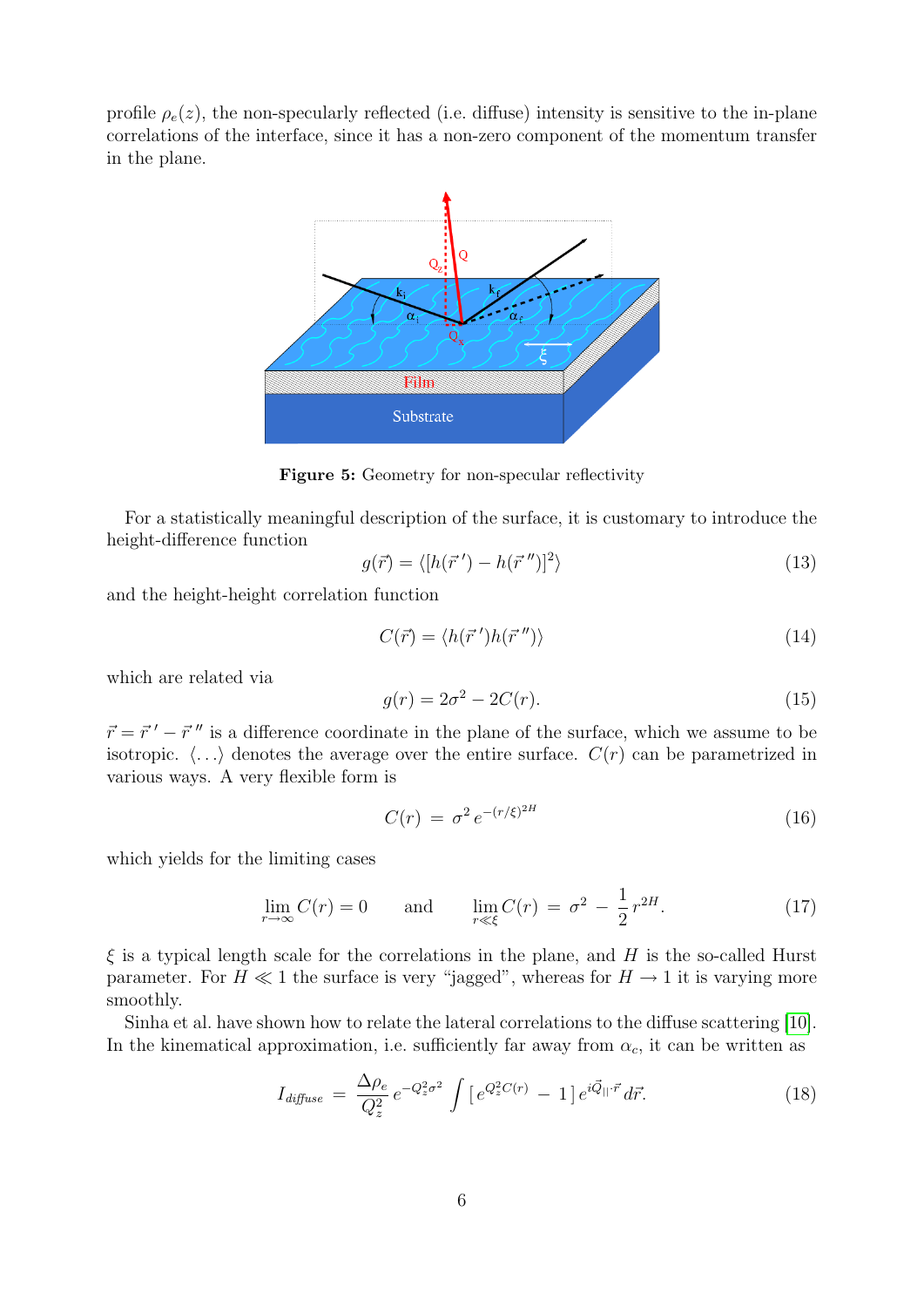

Figure 6: Simulation of non-specular reflectivity. Taken from Ref. [\[4\]](#page-8-0)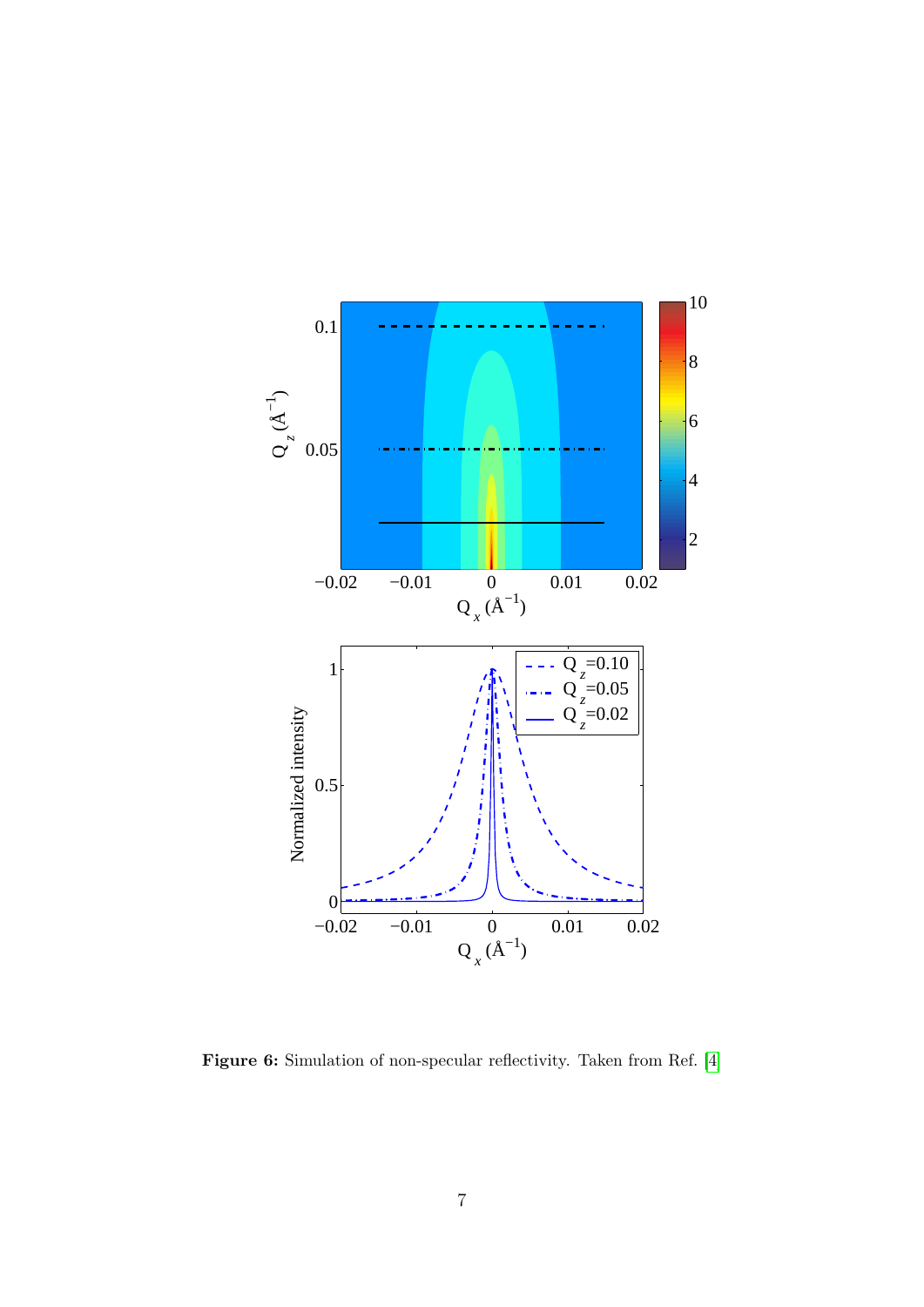For  $Q_z^2C(r) \ll 1$ , i.e. for small roughnesses, the integrand can be expanded and further simplified to yield

$$
I_{\text{diffuse}} = \Delta \rho_e \, e^{-Q_z^2 \sigma^2} \int C(r) \, e^{i \vec{Q}_{||} \cdot \vec{r}} \, d\vec{r}.\tag{19}
$$

In this limit the diffuse scattering corresponds directly to the Fourier transform of the height-height correlation function  $C(r)$ . For a more detailed discussion, see Ref. [\[1,](#page-7-0)3].

### 3 Experimental considerations

Since the reflectivity falls off rapidly with  $Q_z$ , a high incident intensity is required for measurements up to relatively high  $Q_z$ . For laboratory sources typically one can detect reflectivities down to about 10<sup>−</sup><sup>6</sup> . At synchrotron sources, however, a larger dynamic range is accessible as well as the detection of the diffuse scattering to high angles.



Figure 7: Experimental setup at a synchrotron source (ANKA, Karlsruhe)

# **References**

- <span id="page-7-0"></span>[1] M. Tolan, X-Ray Scattering from Soft-Matter Thin Films, Springer Tracts in Modern Physics, vol. 148 (Springer Heidelberg 1999)
- <span id="page-7-1"></span>[2] F. Schreiber, Structure and Growth of Self-Assembling Monolayers, Prog. Surf. Sci. 65, 151 (2000)
- <span id="page-7-2"></span>[3] V. Holý, U. Pietsch, and T. Baumbach,  $High-resolution x-ray scattering from thin$ films and multilayers, Springer Tracts in Modern Physics, vol.149 (Springer, Berlin 1999)